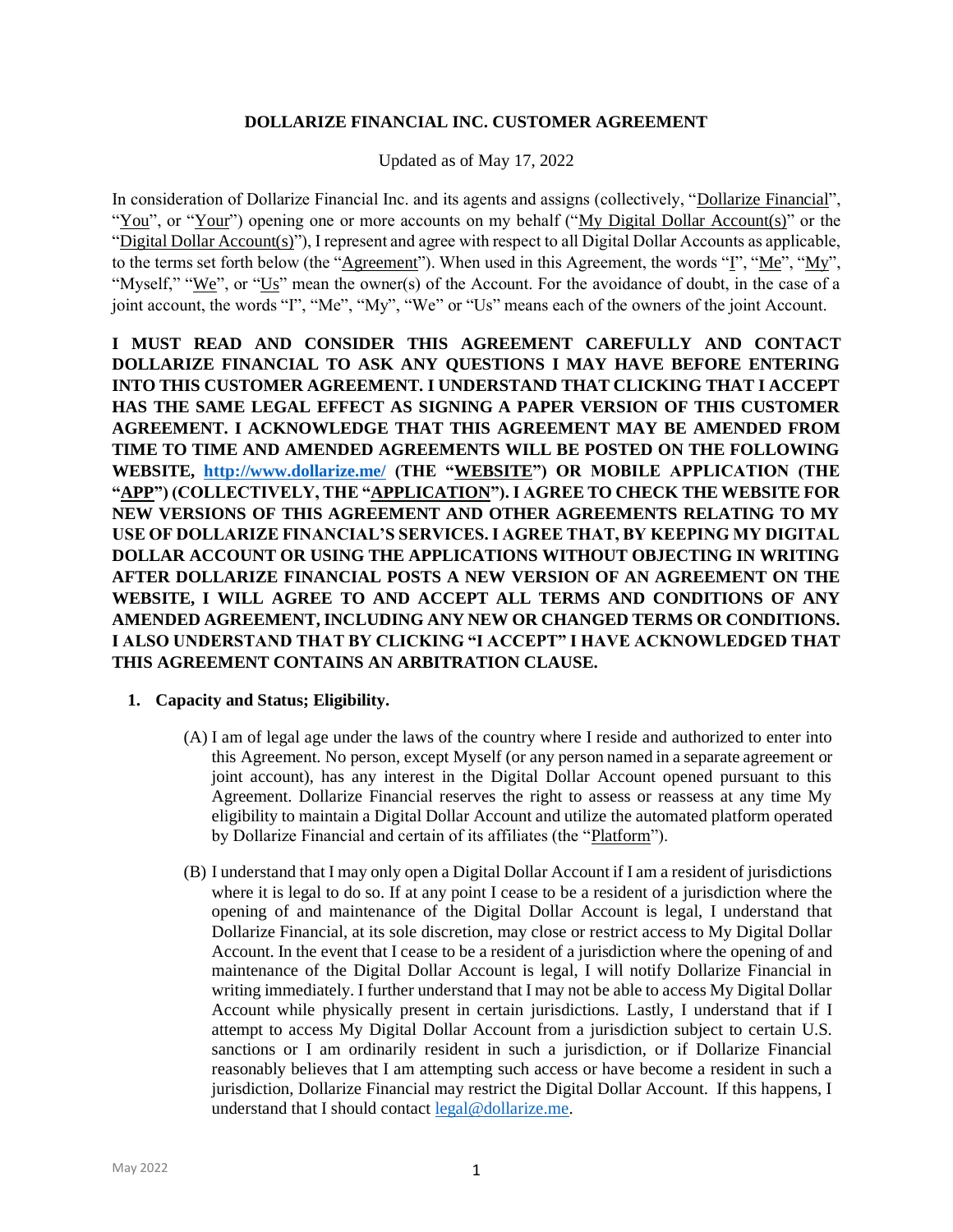- **2. Authorization.** I appoint You as My agent for the purpose of carrying out My directions to You in accordance with the terms and conditions of this Agreement. You are authorized to open or close My Digital Dollar Account(s), initiate Deposits (as defined below), Withdrawals (as defined below), effectuate Third-Party Transfers and Nexo Transfers (each as defined below), as well as take such other steps as are reasonable to carry out My Instructions (as defined below) (collectively, "Transactions"). I understand that the Platform is only accessible via the Applications. I agree to receive and transmit financial information through such electronic means. My use or My grant of access to My Digital Dollar Account to any third party to access information or provide instructions with respect to My Digital Dollar Account is solely at My risk.
- **3. Information Accuracy.** I: (i) certify that the information contained in My account application and any other document that I furnish to You in connection with My Digital Dollar Account(s) is complete, true and correct, and acknowledge that knowingly giving false information for the purpose of inducing You to provide financial services is a federal crime; (ii) authorize You to contact any individual or firm noted herein or on the documents referred to in subsection (i) of this Section and any other normal sources of debit or credit information; (iii) authorize anyone so contacted to furnish such information to You as You may request; and (iv) agree that this Agreement, the account application and any other document I furnish in connection with My Digital Dollar Account is Your property, as the case may be. I shall promptly advise You of any changes to the information in such agreements and documents in writing within ten (10) calendar days. I authorize You to obtain reports and provide information to others concerning My creditworthiness and business conduct. Upon My request, You agree to provide Me a copy of any report so obtained. You may retain this Agreement, the Digital Dollar Account application, and all other such documents and their respective records at Your sole discretion, whether or not any service is extended or Digital Dollar Account opened by You on My behalf.
- **4. Important Information Needed to Open a New Digital Dollar Account.** To help the government better detect the funding of terrorism and money laundering activities, federal law requires all financial institutions to obtain, verify, and record information that identifies each person who opens an account. Therefore, I understand that when I open My Digital Dollar Account You will ask for My name, address, date of birth, or country identification number, and other identifying information. You may also ask for copies of My driver's license, passport, taxpayer identification number, country of issuance, alien identification number, number and country of issuance of any other government-issued document evidencing nationality or residence and bearing a photograph or similar safeguard, or other identifying documents as You so determine. I understand that You may take steps to verify the accuracy of the information I provide to You in My Digital Dollar Account application or otherwise. If, for any reason, I am unable to provide the information necessary to verify My identity, You may restrict My access to My Digital Dollar Account pending such verification or close My Digital Dollar Account. I will provide prompt notification to You of any changes in the information including My name, address, e-mail address and telephone number.

### **5. The Platform; My Digital Dollar Account; Cryptocurrency Trading Access**.

- (A) Platform. In addition to Dollarize Financial, the Platform is operated by Dollarize Inc. ("Dollarize"). I understand that My relationship with Dollarize is governed by the terms and conditions of that certain customer agreement between Me and Dollarize (the "Dollarize Customer Agreement"). My account with Dollarize ("Investment Account") is separate and distinct from My Digital Dollar Account with Dollarize Financial.
- (B) Digital Dollar Account. I understand that My Digital Dollar Account is provided by Circle Internet Financial, LLC ("Circle"). By entering into this Agreement, I am instructing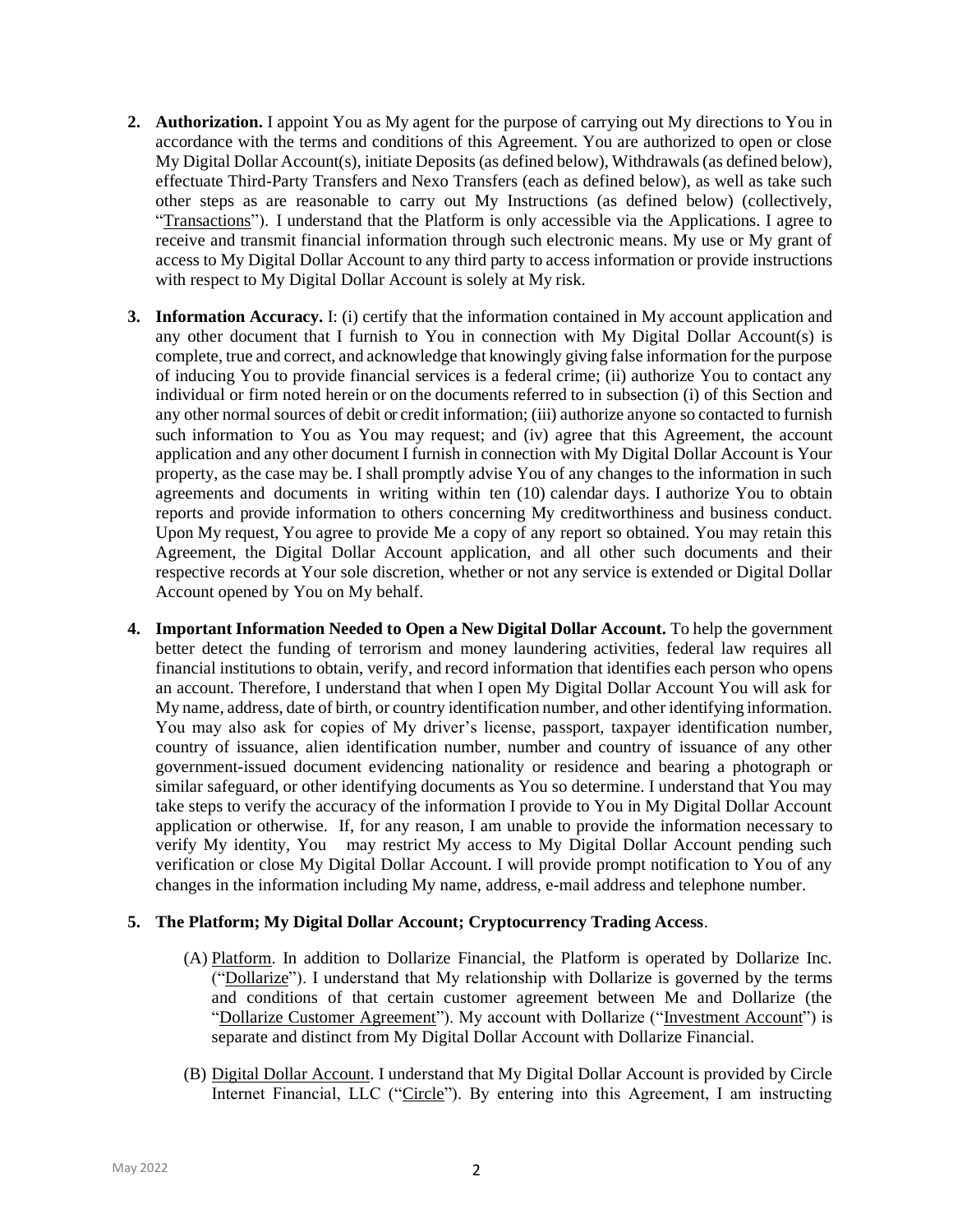Dollarize Financial to establish a Digital Dollar Account on My behalf. By entering into this Agreement, I represent that I have read, understand, and agree to the terms of that certain [Circle USDC User Agreement](https://www.circle.com/en/legal/user-agreement) [https://www.circle.com/en/legal/user-agreement] and the [Circle USDC Privacy Policy](https://www.circle.com/en/legal/privacy-policy) [https://www.circle.com/en/legal/privacy-policy]. I also understand that in addition to the terms and conditions of this Agreement that My Digital Dollar Account, and the services provided by Circle are also subject to those certain Circle Terms [and Conditions](https://www.circle.com/en/legal/usdc-terms) [https://www.circle.com/en/legal/usdc-terms]. I hereby designate You as My agent and authorize You to take any and all action necessary with respect to My Digital Dollar Account, including but not limited to delivering any and all Instructions on My behalf to Circle consistent with the terms of this Agreement including to effectuate any Transaction.

- (C) Cryptocurrency Trading Access. By entering into this Agreement and participating on the Platform, I understand that I will have access to a self-directed cryptocurrency and digital asset ("Cryptocurrency") trading account ("Alpaca Crypto Account") offered by Alpaca Crypto LLC ("Alpaca"). By entering into this Agreement, I represent that I have read, understand, and agree to the terms of [Alpaca Crypto Customer Agreement](https://files.alpaca.markets/disclosures/library/Crypto%20Customer%20Agreement.pdf) [https://files.alpaca.markets/disclosures/library/Crypto Customer Agreement.pdf]. I hereby designate You as My agent and authorize You to take any and all action necessary with respect to My Alpaca Crypto Account, including by not limited to delivering any and all Instructions on My behalf to Alpaca Crypto consistent with the terms of this Agreement, including to effectuate any Transactions.
- (D) SIPC and FDIC. I explicitly understand and acknowledge that Funds held in My Digital Dollar Account and My Alpaca Crypto Account are not insured by the Federal Deposit Insurance Corporation ("FDIC"), and are not subject to Securities Investor Protection Corporation ("SIPC") coverage. In connection with a Transaction, Dollarize Financial may temporarily hold My Funds and aggregate the Funds of other customers in the same account (i.e., an omnibus account). There is a risk of loss associated with the use of omnibus accounts. These risks may include legal risks, liquidation or financial risks, haircut risks, and third-party risks, among others. In the event of the insolvency or any other analogous proceedings in relation to a third party, Dollarize Financial may only have an unsecured claim against the third party on My behalf, and I will be exposed to the risk that the funds received by Dollarize Financial from the third party is insufficient to satisfy My claims in respect of My Account. Dollarize Financial hereby disclaims any and all liability or responsibility for any resulting losses.
- **6. Transactions**. I may instruct Dollarize Financial to effectuate each of the below types of Transactions. Each Transaction will involve, in some capacity, the transfer and conversion of various digital assets or digital currencies ("Cryptocurrency") as well as fiat currency, including United States Dollars ("USD") (collectively, "Funds").
	- (A) Digital Dollar Account Deposits.
		- i. I understand that I may initiate deposits of Funds utilizing a credit or debit card as well as from a personal bank account or wallet (each, a "Personal Account") into My Digital Dollar Account. By utilizing the tools made available to me through the Platform, I understand that I am able to deliver instructions ("Instructions") to You to transfer Funds from a Personal Account of My choosing into My Digital Dollar Account (a "Digital Dollar Account Deposit"). I understand that My Digital Dollar Account is only able to hold Funds in the form of that certain U.S. Dollar-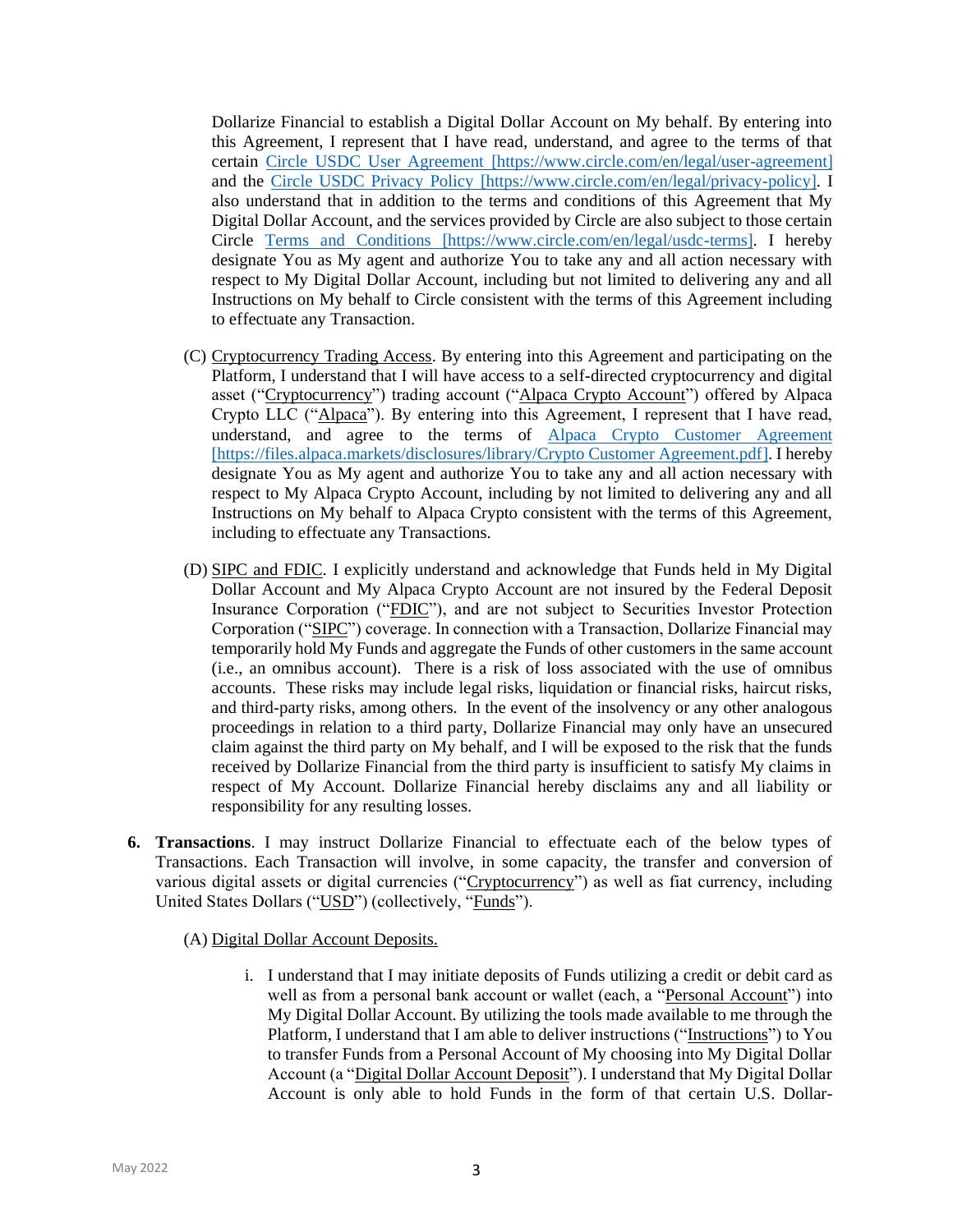collateralized stablecoin developed by the CENTRE Consortium ("USDC"). Therefore, in the event a Digital Dollar Account Deposit is initiated from a Personal Account in non-USDC Funds, such non-USDC Funds will, in Your sole discretion, be converted, one or more times, utilizing one or more third-party service providers ("Third-Party Service Providers"), as necessary to effectuate a deposit of USDC. I understand that certain Third-Party Service Providers may charge fees or commissions in connection with certain cross-border transfer services and that Dollarize Financial will pass on any such fees or commissions to Me ("Cross-Border Fees"). In addition, depending upon the Plan I choose, I may also be subject to an additional Dollarize Financial fee in connection with the provision of such conversion activities ("FX Rate Commission") as further detailed in the Dollarize Financial Schedule of Fees located on the Website (the "Fee Schedule").

#### (B) Investment Account Deposits.

i. I understand that I may effectuate a deposit of Funds from My Digital Dollar Account into My Investment Account held at Dollarize by utilizing the tools made available to Me on the Platform and providing appropriate Instructions (an "Investment Account Deposit"). I understand that My Investment Account is only able to accept Investment Account Deposits in the form of USD. Therefore, Investment Account Deposits into My Investment Account will, in Your sole discretion, be converted, one or more times, utilizing one or more Third-Party Service Providers as necessary, to effectuate a Deposit of USD.

## (C) Alpaca Crypto Account Deposits.

i. I understand that I may effectuate a deposit of Funds from My Digital Dollar Account into My Alpaca Crypto Account held at Alpaca Crypto by utilizing the tools made available to Me on the Platform and providing appropriate Instructions (an "Alpaca Crypto Account Deposit," and together with a Digital Dollar Account Deposit and an Investment Account Deposit, a "Deposit"). I understand that My Alpaca Crypto Account is only able to accept Deposits in the form of USD. Therefore, Investment Account Deposits into My Alpaca Crypto Account will, in Your sole discretion, be converted, one or more times, utilizing one or more Third-Party Service Providers as necessary, to effectuate a Deposit of USD.

### (D) Withdrawals.

i. I may also utilize the tools made available to Me on the Platform to (a) provide Instructions to Dollarize and You, to initiate a withdrawal of USD from My Investment Account to My Digital Dollar Account, (b) provide Instructions to Alpaca Crypto and You, to initiate a withdrawal of USD from My Alpaca Crypto Account to My Digital Dollar Account, and (c) provide Instructions to You, to initiate a withdrawal of USDC from My Digital Dollar Account (each, a "Withdrawal") to a Personal Account. I understand that the types of Funds that each of the Investment Account, Digital Dollar Account, Alpaca Crypto Account and various Personal Accounts accept will not always be the same and therefore, in connection with all Withdrawals, I instruct You to effectuate the conversion of Funds, utilizing Third-Party Service Providers, as necessary and in Your sole discretion, in order to effectuate the Withdrawal and ensure that Funds of the appropriate type are transferred into the relevant account. I understand that in connection with effectuating a certain Withdrawals I may be subject to certain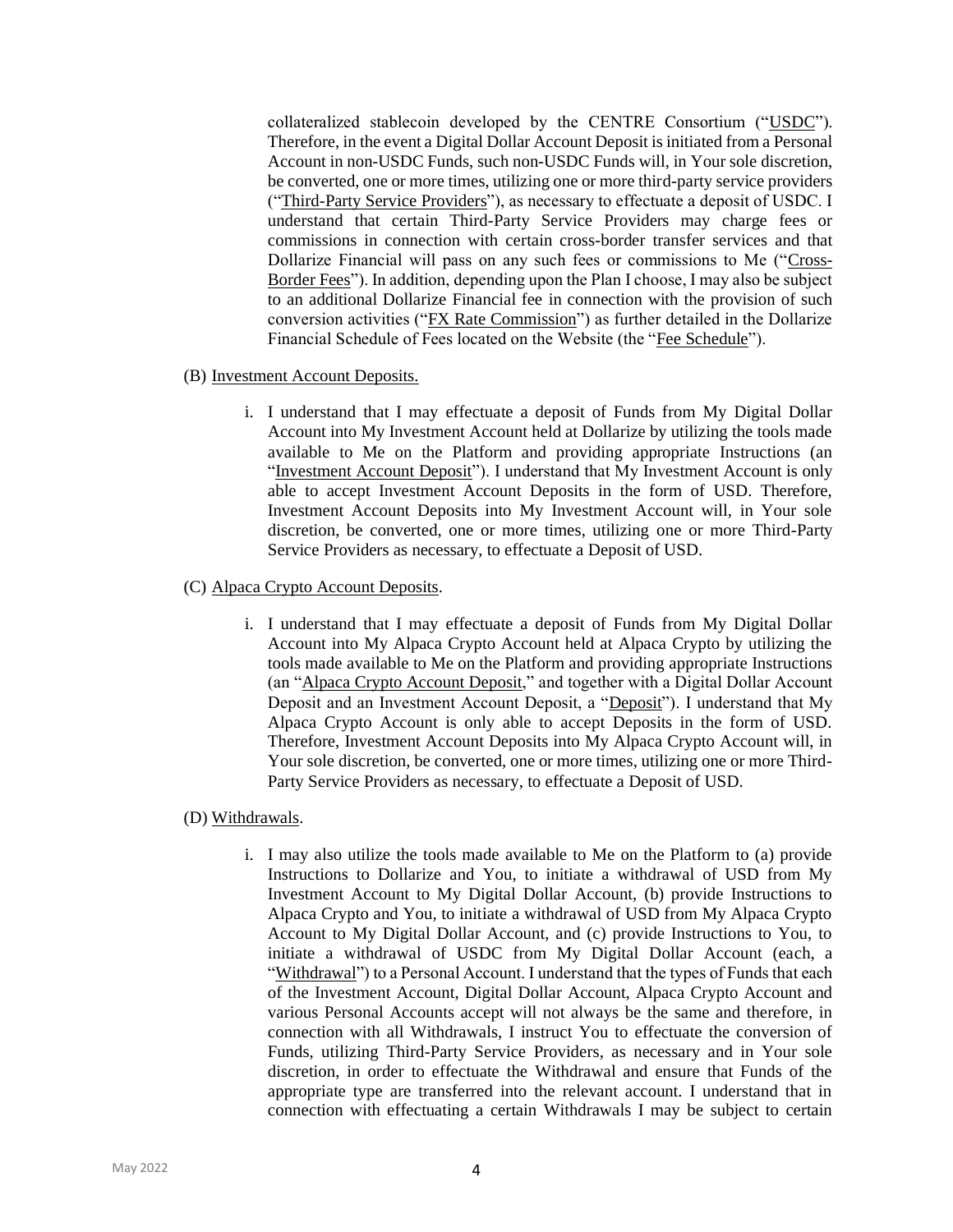Cross-Border Fees as well as FX Rate Commissions, depending in part on the Plan I choose.

ii. Immediately upon receiving Withdrawal Instructions relating to the Investment Account, Dollarize will reduce the available balance of My Investment Account. I understand that certain restrictions may apply if fraud or other potential anti-money laundering concerns are raised. Dollarize Financial's internal investigations may cause Dollarize Financial to hold My Funds and delay the completion of a Withdrawal. Withdrawal Instructions will generally be processed provided that the following requirements are met: (a) My Instructions includes all required information; (b) My Instructions are to transfer Funds to a Personal Account that has been properly linked using the tools available on the Platform; and (c) the balance of My Investment Account, Alpaca Crypto Account, and/or Digital Dollar Account, as applicable, after the Withdrawal is anticipated to be enough to cover any currently outstanding or accruing fees, costs, charges, or expenses owing to You, Dollarize, or Alpaca Crypto as applicable, or any taxes.

### (E) Third-Party Transfers.

i. In addition to Deposits and Withdrawals, I understand that I may effectuate transfers ("Third-Party Transfers") of Funds from My Digital Dollar to third-party accounts or wallets ("Third-Party Accounts") utilizing the tools made available to Me on the Platform. I understand that certain restrictions may apply if fraud or other potential anti-money laundering concerns are raised. Dollarize Financial's internal investigations may cause Dollarize Financial to hold My funds and delay the completion of a Third-Party Transfer. Third-Party Transfer Instructions will generally be processed provided that the following requirements are met: (a) My Instructions includes all required information; (b) My Instructions are to transfer Funds to a Third-Party Account reasonably acceptable to Dollarize Financial; and (c) the balance of My Digital Dollar Account after the Third-Party Transfer is anticipated to be enough to cover any currently outstanding or currently accruing fees, costs, charges, or expenses owing to You, or any taxes. I understand that in connection with effectuating a Third-Party Transfer I may be subject to certain Cross-Border Fees as well as FX Rate Commissions, depending in part on the Plan I choose.

# (F) Nexo Transfers.

i. In addition to Third-Party Transfers, I understand that I may effectuate transfers of USDC from My Digital Dollar Account to an account ("Nexo Earn Account") maintained by Nexo Financial LLC ("Nexo") (and vice versa) utilizing the tools made available to Me on the Platform (a "Nexo Transfer"). I understand that the Nexo Earn Account is provided by Nexo and that while My Funds are maintained in the Nexo Earn Account that they will be subject to the 'Nexo Earn Interest Product' (as defined in the Nexo Terms and Conditions) whereby I will earn inkind interest on My USDC. I understand that You do not control or provide the Nexo Earn Account and that the Nexo Earn Interest Product is subject to the [Nexo](https://nexo.io/earn-terms)  [Earn Interest Product General Terms and Conditions](https://nexo.io/earn-terms) [https://nexo.io/earn-terms] (the "Nexo Terms and Conditions"). I understand that the interest rates ("Interest Account Rate") differ depending on the Plan I choose, and that the Interest Account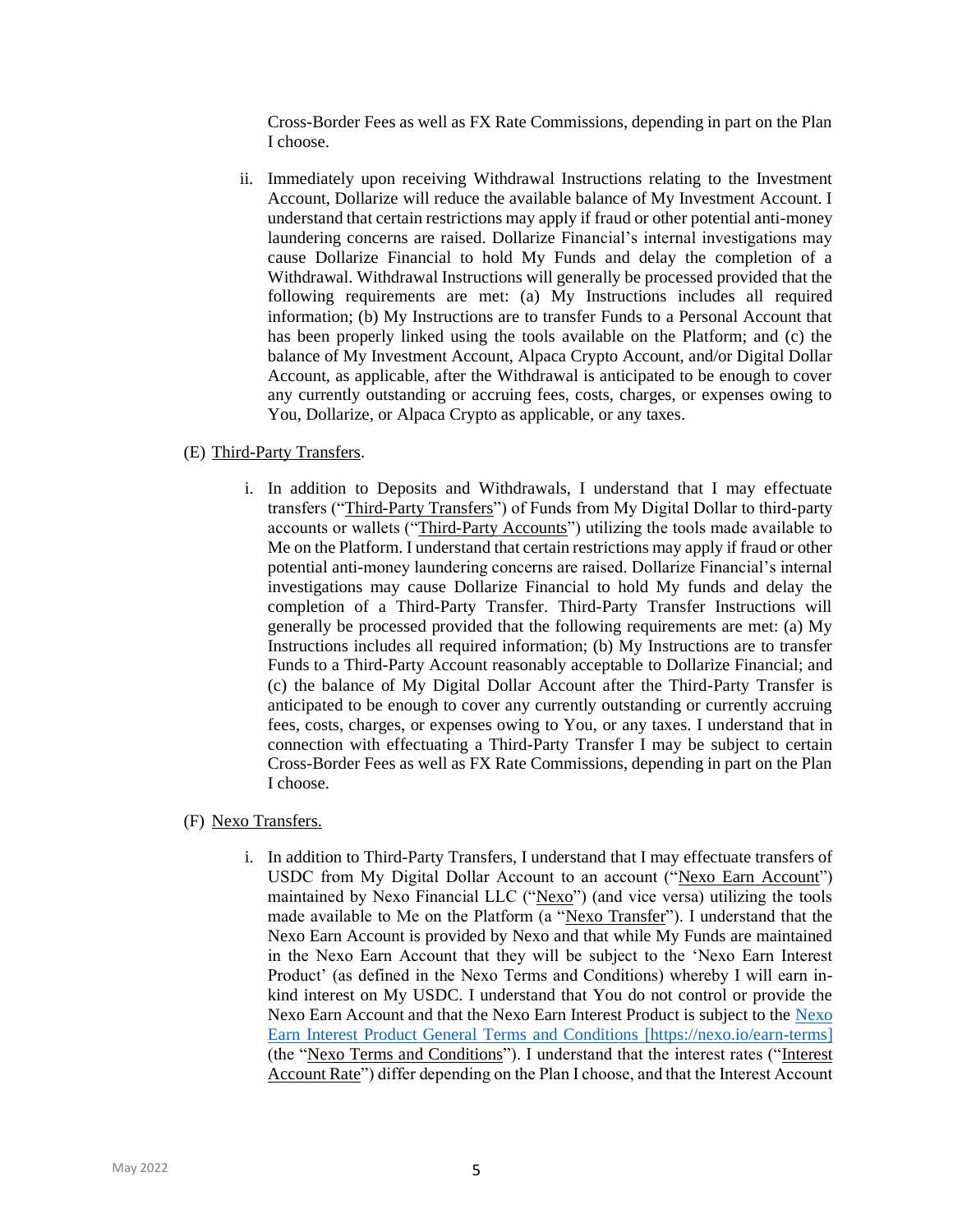Rates are subject to change and that You will update the prevailing Interest Account Rate within the Fee Schedule.

- (G) Additional Transaction Terms.
	- i. I understand and agree that You may refuse to effectuate a Transaction in Your sole discretion for any reason, including in the following instances: (a) the Transaction would violate applicable laws, rules, regulations, or appears intended to defraud or manipulate; (b) as it relates to a Cryptocurrency component of a Transaction, the existence of abnormal Cryptocurrency market conditions or a significant disruption in, or premature close of, trading in a Cryptocurrency, or the market or an exchange on which a Cryptocurrency is traded; (c) a Force Majeure Event or action by an exchange, regulatory or governmental authority that disrupts trading in a Cryptocurrency underlying a Transaction occurs or is imminent; or (d) Dollarize Financial or a Third-Party Service Provider is unable to obtain satisfactory Cryptocurrency liquidity in order to satisfy the Transaction.
	- ii. Aggregation of Transfers. I understand and acknowledge that You or any Third-Party Service Provider may aggregate My Transactions with the Transactions of other Dollarize Financial's customers (a "Batched Transaction"). In such instances, a Transaction may not be effectuated on a real-time basis, but rather batched with one or more Transactions from other Dollarize Financial's customers. Dollarize Financial will not be liable or have any responsibility for any Losses (as defined below) suffered by Me in connection with or as a result of a Batched Transaction.

### **7. Cryptocurrency.**

- (A) Cryptocurrency Networks; Forks. Dollarize Financial does not own or control the underlying software protocols which govern the operation of Cryptocurrency. In general, the underlying protocols are open source and anyone can use, copy, modify, and distribute them. Dollarize Financial is not responsible for operation of the underlying protocols, and Dollarize Financial makes no guarantee of their functionality, security, or availability. The underlying protocols are subject to sudden changes in operating rules ("Forks"), and such Forks may materially affect the value, function, or even the name of the Cryptocurrency In the event of a Fork or any other similar operational change to a Cryptocurrency network Dollarize Financial may take all steps that it determines necessary to protect the security and safety of the Platform, including temporarily suspending Transactions (with or without advance notice to Me). Dollarize Financial will use its reasonable efforts to provide notice to Me of its response to any Fork or similar operational change affecting a Cryptocurrency. In response to a Fork or other similar operational change, Dollarize Financial may determine not to support Transactions that would involve or require the particular Cryptocurrency. I understand and accept the risks of Forks and other similar operating changes to Cryptocurrency available through the Platform. I agree that You are not responsible for any loss of value that I may experience as a result, whether directly or indirectly, from any such Fork or similar operating change.
- (B) Delisting or Non-Supported Cryptocurrency. If at any time any of the Cryptocurrency necessary to effectuate a Transaction is delisted from exchanges that or trading markets that Dollarize Financial or its Third-Party Service Providers utilize, or Dollarize Financial determines to no longer support such Cryptocurrency for any reason, then any currently outstanding Transactions will be immediately cancelled.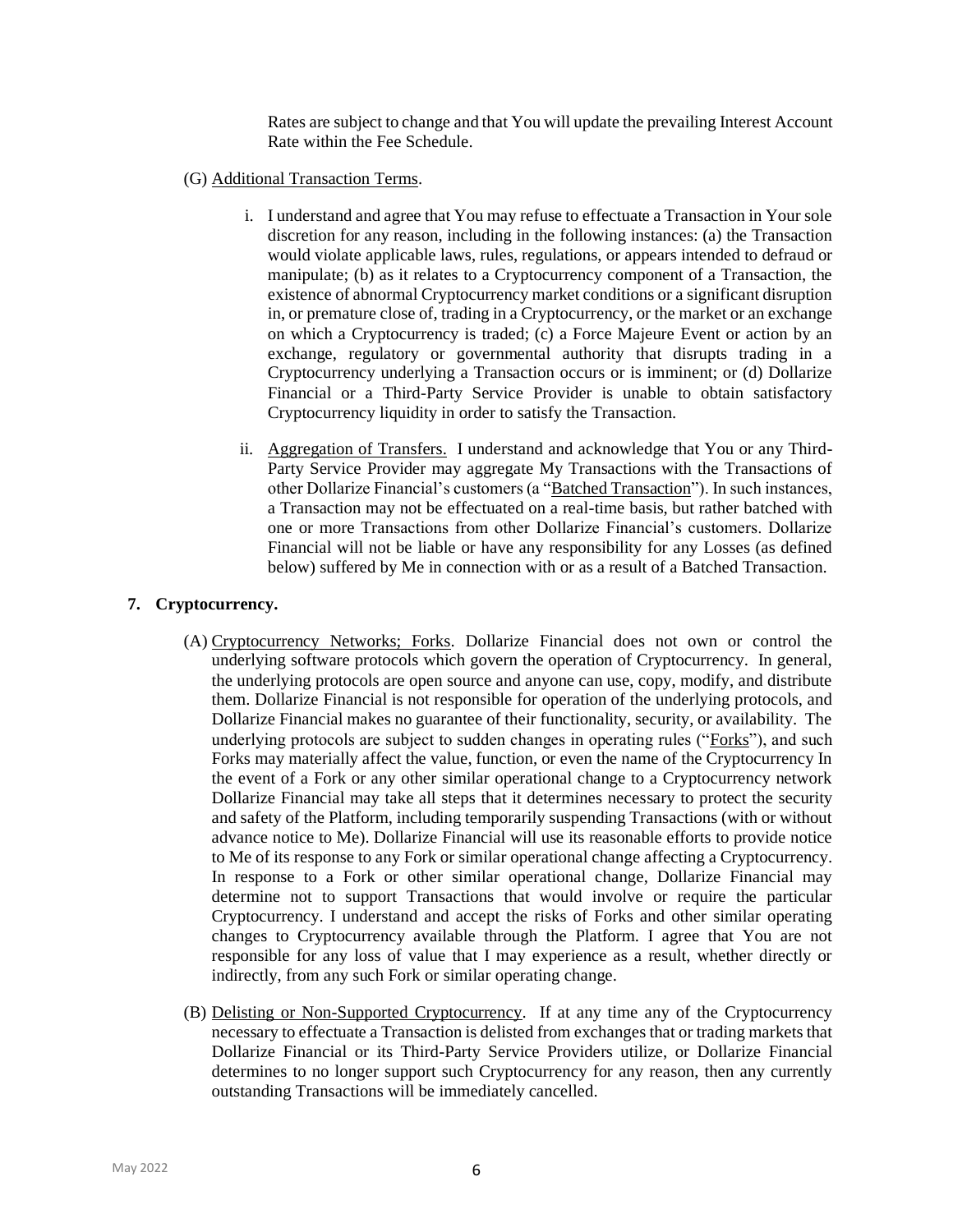- (C) Cryptocurrency Withdrawals and Third-Party Transfers. Customer understands that they are exclusively responsible for ensuring that a Deposit, Withdrawal or Third-Party Transfer is being made to the correct or intended wallet address. Cryptocurrency Deposits, Withdrawals and Third-Party Transfers cannot be reversed once broadcast to the relevant Cryptocurrency network. Dollarize Financial will not be liable for any loss that results from inaccurate, incomplete, or misleading details that Customer may provide in connection with a Deposit, Withdrawal or Third-Party Transfer. Dollarize Financial will not bear any liability for any failure, error or delay in processing a Deposit, Withdrawal or Third-Party Transfer. Dollarize Financial may, in its sole discretion, provide reasonable assistance to Me in the event that I request reasonable assistance in connection with an attempted, failed, or otherwise erroneous Deposit, Withdrawal or Third-Party Transfer. You do not guarantee that any such assistance will result in the successful completion or remediation of a Deposit, Withdrawal, Third-Party Transfer, or the recovery of any Funds. Dollarize Financial may charge fees in connection with any such assistance. I understand that a Deposit, Withdrawal or Third-Party Transfer may be incapable of reversal once properly initiated.
- **8. No Tax Advice.** I understand that Dollarize Financial does not provide tax or legal advice.
- **9. Discontinuation of Service.** I understand that You may discontinue My Digital Dollar Account and any services related to My Digital Dollar Account immediately by providing written notice to Me. I fully understand that in the event that Dollarize Financial discontinues My Digital Dollar Account or access to My Digital Dollar Account that I may no longer be able to transact out of My Investment Account.
- **10. Telephone Conversations and Electronic Communications.** I understand and agree that You may record and monitor any telephone or electronic communications with Me. Unless otherwise agreed in writing in advance, You do not consent to the recording of telephone conversations by any third party or Me. I acknowledge and understand that not all telephone or electronic communications are recorded by You, and You do not guarantee that recordings of any particular telephone or electronic communications will be retained or capable of being retrieved.
- **11. Oral Authorization.** I agree that You shall be entitled to act upon any oral instructions given by Me so long as You reasonably believe such instruction was actually given by Me or My authorized agent.

### **12. Limitation of Liability; Indemnification.**

(A) I UNDERSTAND AND AGREE THAT YOU, YOUR AFFILIATES, YOUR RESPECTIVE OFFICERS, DIRECTORS, AND EMPLOYEES, AND THIRD PARTY SERVICE PROVIDERS WILL NOT BE LIABLE TO ME OR TO THIRD PARTIES UNDER ANY CIRCUMSTANCES, OR HAVE ANY RESPONSIBILITY WHATSOEVER, FOR ANY SPECIAL, INDIRECT, INCIDENTAL, PUNITIVE OR CONSEQUENTIAL DAMAGES (INCLUDING LOST PROFITS, AND DAMAGES) THAT I MAY INCUR IN CONNECTION WITH MY USE OF THE SERVICES PROVIDED BY YOU UNDER THIS AGREEMENT, INCLUDING BUT NOT LIMITED TO MY USE OF THE APP AND THE WEBSITE, AS WELL AS ANY AND ALL FUNCTIONS AND FEATURES MADE AVAILABLE ON THE PLATFORM, INCLUDING THE ENTERING INTO OF TRANSACTIONS, AS WELL AS ANY SERVICES OF ANY KIND MADE AVAILABLE THROUGH THE PLATFORM BY ANY THIRD PARTY (INCLUDING ANY THIRD-PARTY SERVICE PROVIDER), (COLLECTIVELY, THE "SERVICES"). YOU, YOUR AFFILIATES, AND YOUR RESPECTIVE OFFICERS, DIRECTORS, AND EMPLOYEES SHALL NOT BE LIABLE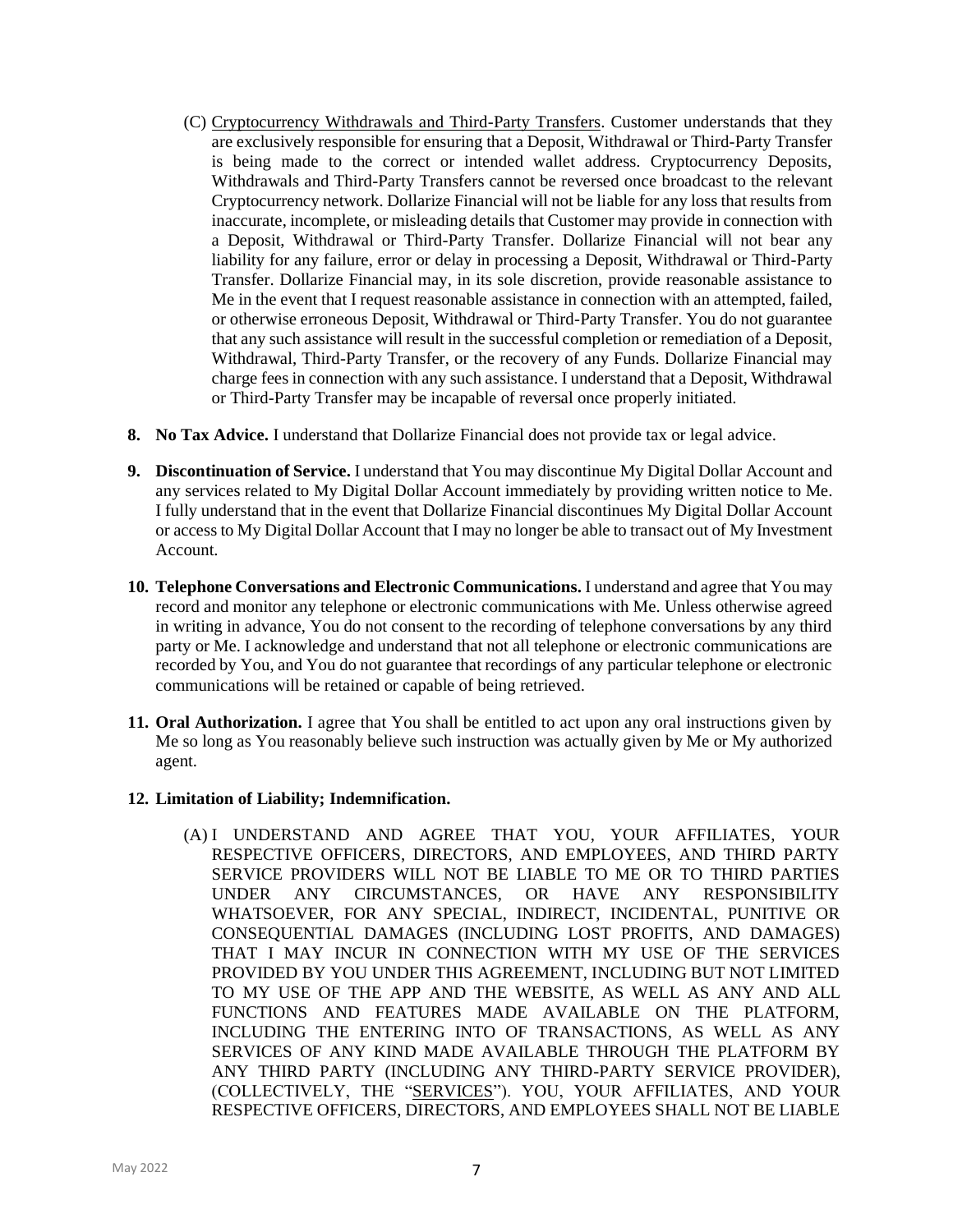BY REASON OF DELAYS OR INTERRUPTIONS OF THE SERVICES OR TRANSMISSIONS, OR FAILURES OF PERFORMANCE OF YOUR SYSTEMS, REGARDLESS OF CAUSE, INCLUDING THOSE CAUSED BY GOVERNMENTAL OR REGULATORY ACTION, THE ACTION OF ANY EXCHANGE OR OTHER SELF REGULATORY ORGANIZATION, OR THOSE CAUSED BY SOFTWARE OR HARDWARE MALFUNCTIONS.

- (B) Except as otherwise provided by law, You, or any of Your affiliates or respective partners, officers, directors, employees or agents (collectively, "Indemnified Parties") shall not be liable for any expenses, losses, costs, damages, liabilities, demands, debts, obligations, penalties, charges, claims, causes of action, penalties, fines and taxes of any kind or nature (including legal expenses and attorneys' fees) (whether known or unknown, absolute or contingent, liquidated or unliquidated, direct or indirect, due or to become due, accrued or not accrued, asserted or unasserted, related or not related to a third party claim, or otherwise) (collectively, "Losses") are determined by a court of competent jurisdiction or an arbitration panel in a final non-appealable judgment or order to have resulted solely from Your, or any of Your affiliates' gross negligence or intentional misconduct. In addition, I agree that the Indemnified Parties shall have no liability for, and I agree to indemnify, defend and hold harmless the Indemnified Parties from all Losses that result from: (i) any noncompliance by Me with any of the terms and conditions of this Agreement; (ii) any third-party actions related to My use of the App or the Website; (iii) My or My agent's misrepresentation or alleged misrepresentation, or act or omission; (iv) Indemnified Parties following My or My agent's directions or instructions, or failing to follow My or My agent's unlawful or unreasonable directions or instructions; (v) any activities or services of the Indemnified Parties in connection with My Digital Dollar Account (including any technology services, reporting, trading, research or capital introduction services, settlement or processing of any transfer of funds to or from  $My$  Account(s) herein); or (vi) the failure by any person not controlled by the Indemnified Parties and their affiliates to perform any obligations to Me. Further, if I authorize or allow third parties to gain access to Your services, including My Accounts, I will indemnify, defend and hold harmless You, Your affiliates, and Your and Your affiliates' respective officers and employees against any Losses arising out of claims or suits by such third parties based upon or relating to such access and use. Dollarize Financial does not warrant against loss of use or any direct, indirect or consequential damages or Losses to Me caused by My assent, expressed or implied, to a third party accessing My Digital Dollar Account or information, including access provided through any other third party systems or sites.
- (C) I consent to the use of automated systems or service bureaus by You and Your affiliates in conjunction with My Account, including record keeping, reporting and account reconciliation and risk management systems (collectively "Automated Systems"). I understand that the use of Automated Systems entails risks, such as interruption or delays of service, errors or omissions in the information provided, system failure and errors in the design or functioning ofsuch Automated Systems (collectively, a "System Failure") that could cause substantial damage, expense, or liability to Me. I understand and agree that Indemnified Parties will have no liability whatsoever for any of My Losses arising out of or relating to a System Failure. I also agree that Indemnified Parties will have no responsibility or liability to Me in connection with the performance or non- performance by any third party or any of their respective agents or affiliate. I agree that Indemnified Parties will have no liability, to Me or to third parties, or responsibility whatsoever for: (i) any Losses resulting from a cause over which Indemnified Parties do not have direct control; and (ii) any special, indirect, incidental, consequential, punitive or exemplary damages (including lost profits,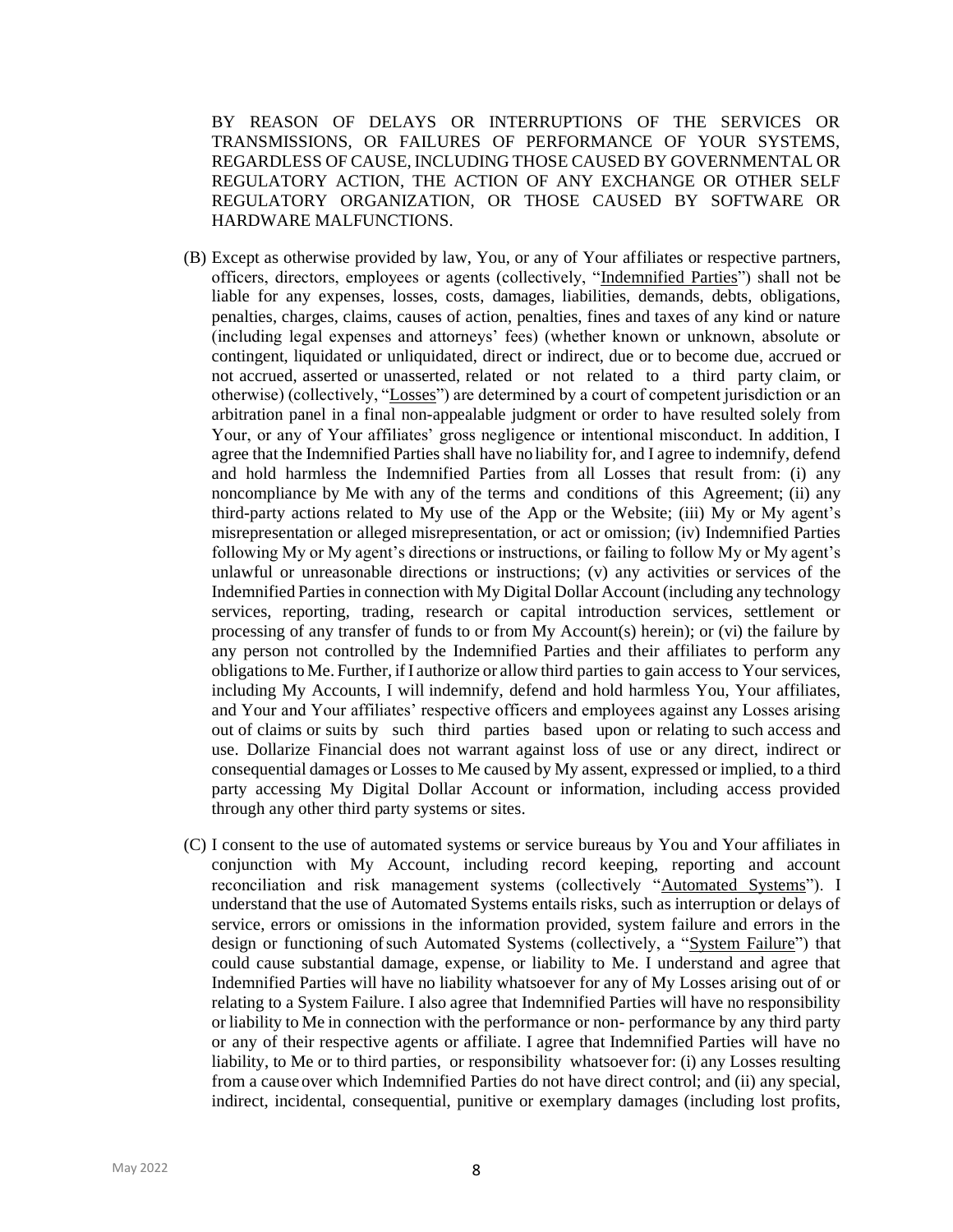trading losses and damages) that I may incur in connection with My use of the App, the Website, and other services provided by Indemnified Parties under this Agreement. Further, if I authorize or allow third parties to gain access to Your services, including My Accounts, I will indemnify, defend and hold harmless You, Your affiliates, and Your and Your affiliates' respective officers and employees against any Losses arising out of claims or suits by such third parties based upon or relating to such access and use.

- **13. Effect of Attachment or Sequestration of Accounts.** You shall not be liable for refusing to obey any instruction given by or for Me with respect to any of My Accounts that has or have been subject to an attachment or sequestration in any legal proceeding against Me, and You shall be under no obligation to contest the validity of any such attachment or sequestration.
- **14. Fees and Charges**. I understand that Dollarize Financial may charge fees, subject to the Fee Schedule, for executing Transactions and for other services provided under this Agreement in connection with My Digital Dollar Account. Specifically, Dollarize Financial offers multiple pricing plans ("Plans") as further detailed on the Fee Schedule. Depending on the Plan I choose, I may be subject to a monthly fee ("Monthly Fee"). I understand that depending upon the Plan I choose, various fees, charges, or other costs will differ. I agree to pay all applicable federal, state, local, and foreign taxes. I authorize Dollarize Financial to automatically debit My Digital Dollar Account, charge my debit or credit card, and/or adjust a Transaction for any such charges, fees, and taxes. Fee rates are available at [https://dollarize.me/en/pricing-plans.aspx.](https://dollarize.me/en/pricing-plans.aspx) I agree to pay any such fees at the thenprevailing rate. I acknowledge that the prevailing rate of fees may change, and that change may occur without notice, unless required by applicable law. I agree to be bound by such changes. I understand that Circle, Dollarize, Nexos, Alpaca or any other third party service provider may charge Me fees separate and apart from the fees provided for under this Agreement or as evidenced on the Fee Schedule, pursuant to the applicable agreements and/or terms and conditions governing the provision of such services.
- **15. Electronic Delivery of Account Information**. All communications, notices, legal disclosures, and other materials related to My Digital Dollar Account or this Agreement,including account statements, notices, disclosures, regulatory communications and other information, documents, data and records regarding My Digital Dollar Account (the "Communications"), or an alert that any such Communication has been posted to the secure section of the Website or the App, and is available for viewing, may be sent to Me at the mailing address for My Digital Dollar Account or the e-mail address that I have given to You in My account application (to either e-mail address in the case of joint accounts where each account holder has given an e-mail address; notice to both e-mail addresses is not required) or at such other address as I may hereafter give You in writing or by e-mail at least ten (10) calendar days prior to delivery, and all communications so sent, whether in writing or otherwise, shall be deemed given to Me personally, whether actually received or not. I will read and understand the Communications provided to Me and in the event I do not will contact the provider of the Communication be it You, Your affiliate, or a third party.
- **16. Arbitration**. THIS AGREEMENT CONTAINS AN ARBITRATION PROVISION. BY ENTERING INTO THIS AGREEMENT THE PARTIES AGREE AS FOLLOWS:

ALL PARTIES TO THIS AGREEMENT ARE GIVING UP THE RIGHT TO SUE EACH OTHER IN COURT, INCLUDING THE RIGHT TO A TRIAL BY JURY EXCEPT AS PROVIDED BY THE RULES OF THE ARBITRATION FORUM IN WHICH A CLAIM IS FILED;

ARBITRATION AWARDS ARE GENERALLY FINAL AND BINDING; A PARTY'S ABILITY TO HAVE A COURT REVERSE OR MODIFY AN ARBITRATION AWARD IS VERY LIMITED;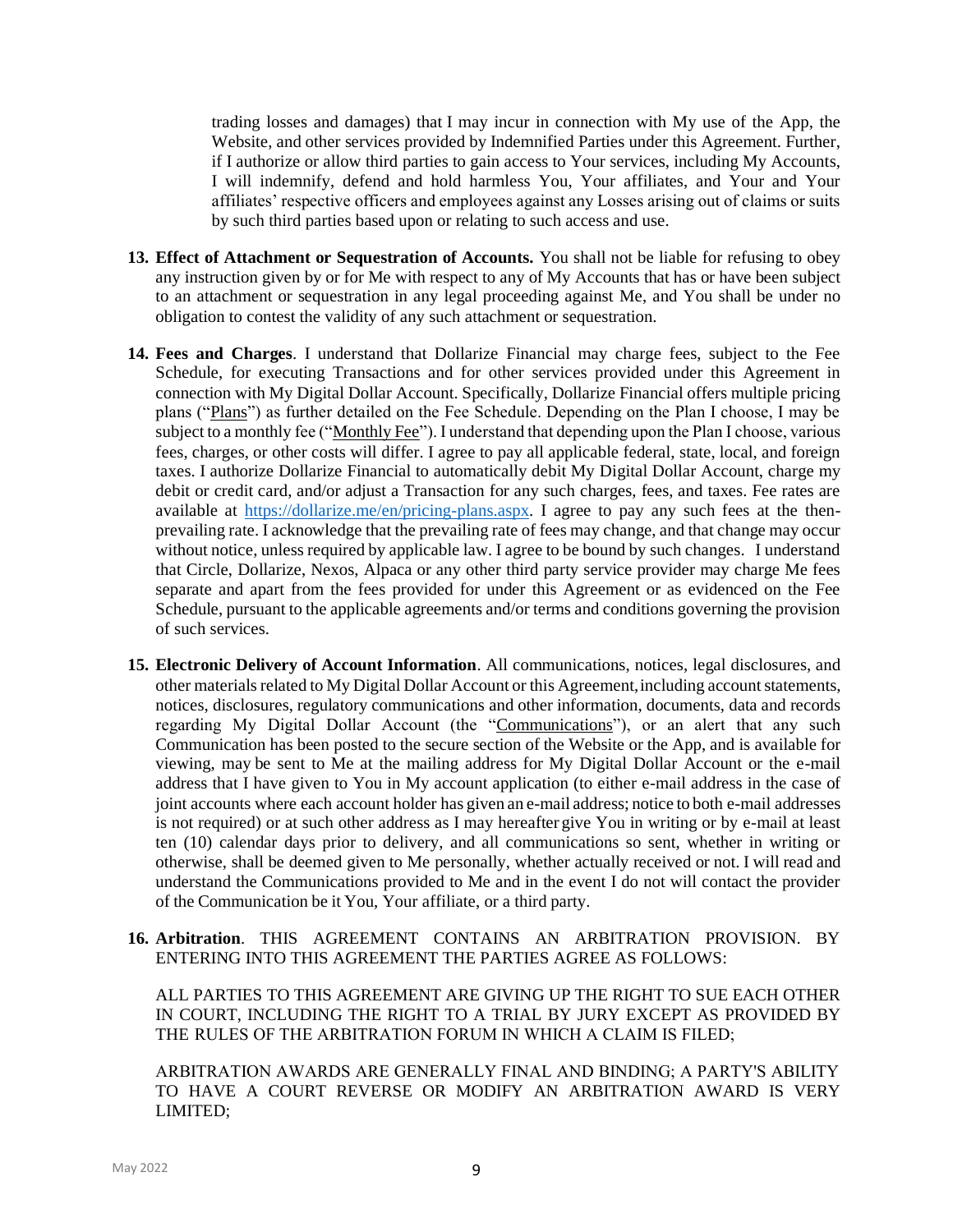THE ABILITY OF THE PARTIES TO OBTAIN DOCUMENTS, WITNESS STATEMENTS AND OTHER DISCOVERY IS GENERALLY MORE LIMITED IN ARBITRATION THAN IN COURT PROCEEDINGS;

THE RULES OF SOME ARBITRATION FORUMS MAY IMPOSE TIME LIMITS FOR BRINGING A CLAIM IN ARBITRATION; AND

THE RULES OF THE ARBITRATION FORUM IN WHICH THE CLAIM IS FILED, AND ANY AMENDMENTS THERETO, SHALL BE INCORPORATED INTO THIS AGREEMENT.

THIS ARBITRATION PROVISION SHOULD BE READ IN CONJUNCTION WITH THE DISCLOSURES IN THIS AGREEMENT. ANY AND ALL CONTROVERSIES, DISPUTES OR CLAIMS BETWEEN DOLLARIZE FINANCIAL AND CUSTOMER OR THEIR REPRESENTATIVES, EMPLOYEES, DIRECTORS, OFFICERS, OR CONTROL PERSONS, ARISING OUT OF, IN CONNECTION WITH, FROM, OR WITH RESPECT TO (a) ANY PROVISIONS OF OR THE VALIDITY OF THIS AGREEMENT OR OTHER AGREEMENTS RELATING TO YOUR ACCOUNT, (b) THE RELATIONSHIP OF THE PARTIES HERETO, OR (c) ANY CONTROVERSY ARISING OUT OF DOLLARIZE FINANCIAL'S BUSINESS OR ANY ACCOUNT (COLLECTIVELY, "CLAIMS"), SHALL BE CONDUCTED SOLELY BY ARBITRATION PURSUANT TO THE RULES THEN IN EFFECT OF THE AMERICAN ARBITRATION ASSOCIATION. ARBITRATION MUST BE COMMENCED BY SERVICE OF A WRITTEN DEMAND FOR ARBITRATION OR A WRITTEN NOTICE OF INTENTION TO ARBITRATE UPON THE OTHER PARTY. THE DECISION AND AWARD OF THE ARBITRATOR(S) SHALL BE CONCLUSIVE AND BINDING UPON ALL PARTIES, AND ANY JUDGMENT UPON OR ANY AWARD RENDERED MAY BE ENTERED IN A COURT HAVING JURISDICTION THEREOF, AND NEITHER PARTY SHALL OPPOSE SUCH ENTRY. ANY SUCH ARBITRATION SHALL BE HELD IN THE CITY AND STATE WHERE DOLLARIZE FINANCIAL'S PRINCIPAL OFFICE IS LOCATED AT THE TIME SUCH ARBITRATION IS COMMENCED. THE PARTIES AGREE THAT THERE SHALL BE NO RIGHT OR AUTHORITY FOR ANY CLAIMS TO BE ARBITRATED ON A CLASS ACTION BASIS, AND THE CLIENT EXPRESSLY WAIVES ANY RIGHT TO BRING A CLASS ACTION LAWSUIT OR ARBITRATION AGAINST DOLLARIZE FINANCIAL OR ITS REPRESENTATIVES, EMPLOYEES, DIRECTORS, OFFICERS, OR CONTROL PERSONS WITH RESPECT TO ANY CLAIMS.

Notwithstanding the foregoing or anything to the contrary in this Agreement, in no way shall this Agreement constitute a waiver or limitation of rights that I may have under federal or state law to pursue a remedy by other means if and to the extent such laws guaranty such right to Me and do not permit the waiver thereof.

**17. Electronic Signatures; Modifications to the Agreement**. I agree to transact business with You electronically. By electronically signing an application for an Account, I acknowledge and agree that such electronic signature is valid evidence of My consent to be legally bound by this Agreement and such subsequent terms as may govern the use of Your services. The use of an electronic version of any document fully satisfies any requirement that the document be provided to Me in writing. I accept notice by electronic means as reasonable and proper notice, for the purpose of any and all laws, rules and regulations. I acknowledge and agree that Dollarize Financial may modify this Agreement from time to time and I agree to consult the Website from time to time for the most up-to-date Agreement. The electronically stored copy of this Agreement is considered to be the true, complete, valid, authentic and enforceable record of the Agreement, admissible in judicial or administrative proceedings to the same extent as if the documents and records were originally generated and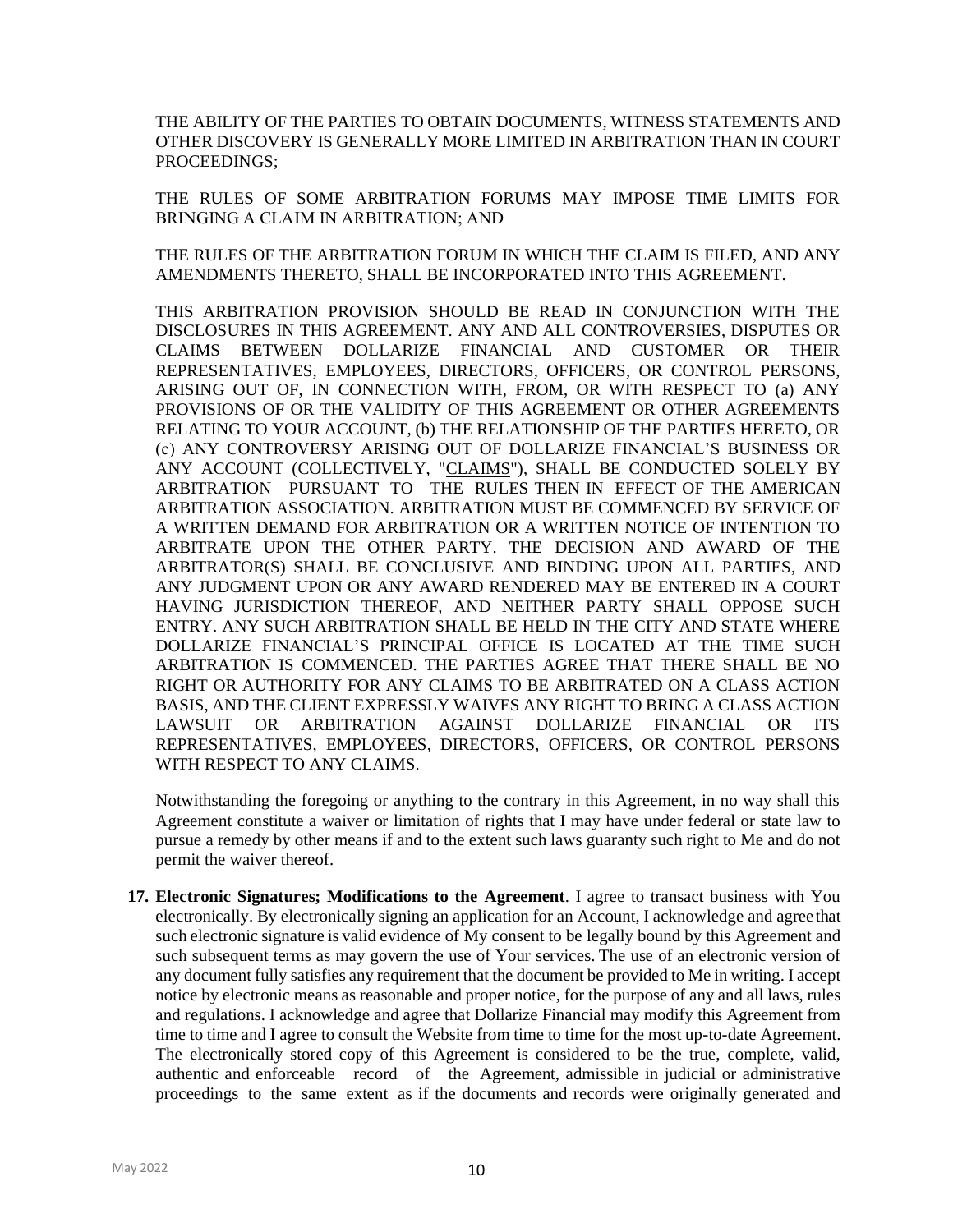maintained in printed form. I agree to not contest the admissibility or enforceability of Dollarize Financial's electronically stored copy of the Agreement.

#### **18. Consent to Electronic Delivery of Documents**.

- (A) Consent. **By agreeing to electronic delivery, I am giving My informed consent to electronic delivery of all Account Documents, as defined below, other than those I have specifically requested to be delivered in paper form.** "Account Documents" include notices, disclosures, current and future account statements, regulatory communications, taxrelated documents, and any other information, documents, data, and records regarding My Account, this Agreement (including amendments to this Agreement), and the services delivered or provided to Me by Dollarize Financial. I agree that I can access, view, download, save, and print any Account Documents I receive via electronic delivery for My records.
- (B) Electronic Delivery System. I acknowledge that Your primary methods of communication with Me include (A) posting information on the Website, (B) providing information via the App,  $(C)$  sending email(s) to My email address of record, and, to the extent required by law, (D) providing Me with notice(s) that will direct Me to the App or the Website where I can read and print such information. Unless otherwise required by law, You reserve the right to post Account Documents on the Website without providing notice to Me. Further, You reserve the right to send Account Documents to My postal or email address of record, or via the App or Website. I agree that all Account Documents provided to Me in any of the foregoing manner is considered delivered to Me personally when sent or posted by Dollarize Financial, whether I receive it or not. Further, I agree that all such Account Documentation will be deemed correct unless I provide notice to You of any error in the Account Documentation in accordance with the terms set forth herein. All e-mail notifications regarding Account Documents will be sent to My e-mail address of record. I agree to maintain the e-mail address that I have provided You until I provide You with a new one. I understand that e-mail messages may fail to transmit promptly or properly, including being delivered to SPAM folders. I further understand that it is My sole responsibility to ensure that any emails from You or Your Affiliates are not marked as SPAM. Regardless of whether or not I receive an e-mail notification, I agree to check the Website regularly to avoid missing any information, including time- sensitive or otherwise important communication. If I authorize someone else to access the e-mail account I have provided You, I agree to tell them to share the Account Documents with Me promptly, and I accept the risk that they will see My sensitive information. I understand that if I use a work e-mail address or computing or communications device, My employer or other employees may have access to the Account Documents. Additionally, I acknowledge that the Internet is not a secure network and agree that I will not send any confidential information, including Account numbers or passwords, in any unencrypted e-mails. I also understand that communications transmitted over the Internet may be accessed by unauthorized or unintended third parties and agree to hold You, Your Affiliates, and Your and Your Affiliates' respective officers and employees harmless for any such access regardless of the cause. I agree to promptly and carefully review all Account Documents when they are delivered and notify Dollarize Financial in writing within five (5) calendar days of delivery if I object to the information provided (or other such time specified herein). If I fail to object in writing within such time, Dollarize Financial is entitled to treat such information as accurate and conclusive. I will contact You to report any problems with accessing the Account Documents or any other issue I may encounter.
- (C) Costs. Potential costs associated with electronic delivery of Account Documents may include charges from Internet access providers and telephone companies, and I agree to bear these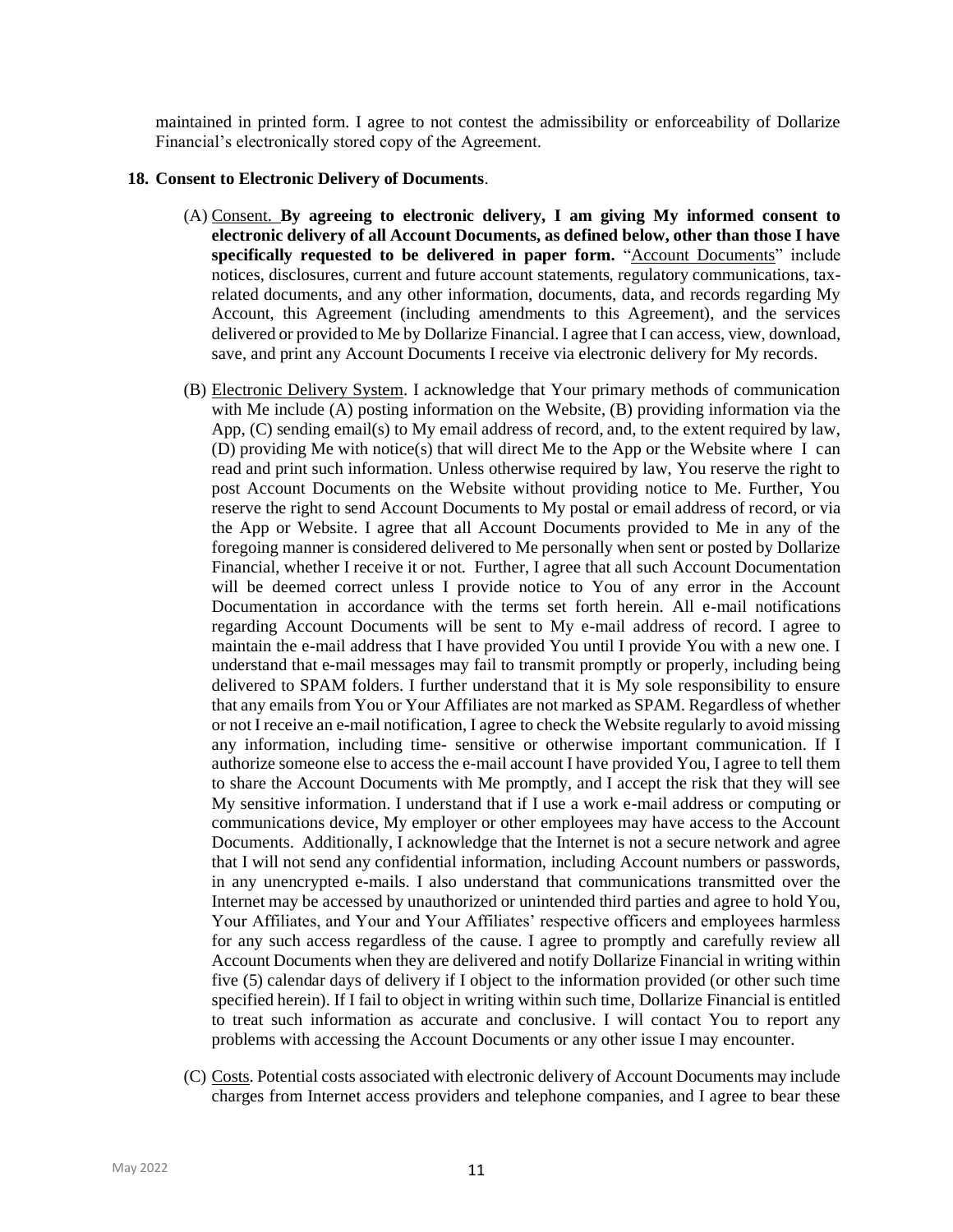costs. Dollarize Financial will not charge Me additional online access fees for receiving electronic delivery of Account Documents

- (D) Archival. Upon My request, I may obtain copies of up to six (6) prior years of My Digital Dollar Account statements, and three (3) prior years of My Transaction confirmations.
- (E) Revocation of Consent. Subject to the terms of this Agreement, I may revoke or restrict My consent to electronic delivery of Account Documents at any time by notifying Dollarize Financial in writing of My intention to do so. I also understand that I have the right to request paper delivery of any Account Document that the law requires Dollarize Financial to provide Me in paper form. Dollarize Financial will not treat My request for paper copies as a withdrawal of My consent to electronic delivery of Account Documents. I understand that if I revoke or restrict My consent to electronic delivery of Account documents. I understand that if I revoke or restrict My consent to electronic delivery of Account Documents or request paper delivery of same, Dollarize Financial, in its sole discretion, may charge Me a reasonable service fee for the delivery of any Account Document that would otherwise be delivered to Me electronically, restrict or close My account, or terminate My access to Dollarize Financial's services. I understand that neither My revocation or restriction of consent, My request for paper delivery, nor Dollarize Financial's delivery of paper copies of Account Documents will affect the legal effectiveness or validity of any electronic communication provided while My consent was in effect.
- (F) Duration of Consent. My consent to receive electronic delivery of Account Documents will be effective immediately and will remain in effect unless and until either I or Dollarize Financial revokes it. I understand that it may take up to three (3) business days to process a revocation of consent to electronic delivery, and that I may receive electronic notifications until such consent is processed.
- (G) Hardware and Software Requirements. I understand that in order to receive electronic deliveries, I must have access to a computer or mobile device with Internet access, a valid email address, and the ability to download such applications as Dollarize Financial may specify and to which I have access. I also understand that if I wish to download, print, or save any information I wish to retain, I must have access to a printer or other device in order to do so.
- (H) Consent and Representations. I hereby agree that I have carefully read the above information regarding informed consent to electronic delivery and fully understand the implications thereof. Additionally, I hereby agree to all conditions outlined above with respect to electronic delivery of any Account Document. I will maintain a valid e- mail address and continue to have access to the Internet. If My e-mail address changes, I agree to immediately notify Dollarize Financial of My new e-mail address in writing.
- **19. Force Majeure**. Dollarize Financial may, in its reasonable opinion, determine that a Force Majeure Event exists. A "Force Majeure Event" for the purposes of this Agreement will include, but is not limited to, the following: (a) any act, event or occurrence (including, without limitation, any act of God, strike, riot or civil unrest, epidemic, pandemic, act of terrorism, war (declared or undeclared), fire, industrial action, acts and regulations of any governmental or supra national bodies or authorities) that, in Dollarize Financial's opinion, prevents it from maintaining My Account; (b) any breakdown or failure of transmission, communication or computer facilities, interruption of power supply, or electronic or communications equipment failure; or (c) the failure of any relevant supplier, service provider, financial institution, agent or principal of ours, dealer, exchange, clearing house or regulatory or self-regulatory organization, for any reason, to perform its obligations. If Dollarize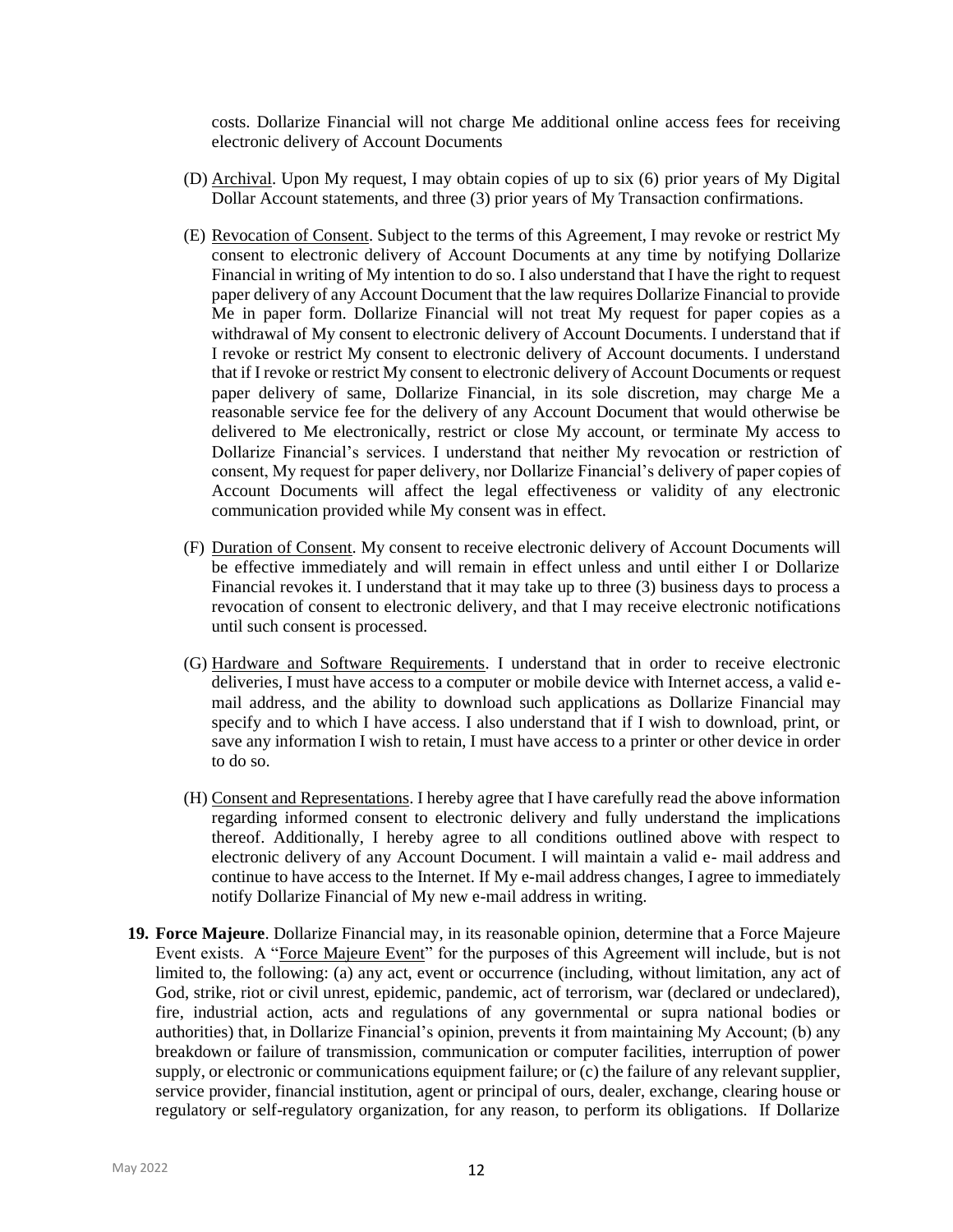Financial determines that a Force Majeure Event exists, Dollarize Financial may, without notice to Me, and at any time, acting reasonably, take one or more of the following steps: (i) cease processing any instruction or direction related to a Deposit, Withdrawal, Order or Deposit Account Transfer; or (ii) suspend or modify the application of all or part of this Agreement to the extent that the Force Majeure Event makes it impossible or impracticable for Dollarize Financial to comply thereto. I agree that Dollarize Financial and its affiliates will not be liable in any way to Me or to any other person in the event of a Force Majeure Event, nor for Dollarize Financial's actions pursuant to this Section if Dollarize Financial decides to take such action. The parties shall be released of all responsibilities for partial or full non-fulfilment, as well as for improper fulfilment of the obligations under this Agreement, if such non-fulfilment or improper fulfilment was a result of a Force Majeure Event.

#### **20. Miscellaneous Provisions**.

- (A) Applicable Law. This Agreement and all activity effectuated in My Digital Dollar Account shall be governed by the laws of the State of New York (regardless of the choice of law rules thereof).
- (B) Interpretation. The heading of each provision hereof is for descriptive purposes only and shall not be (1) deemed to modify or qualify any of the rights or obligations set forth herein or (2) used to construe or interpret any of the provisions hereunder. When a reference is made in this Agreement to a Section, such reference shall be to a Section of this Agreement unless otherwise indicated. Whenever the words "include," "includes" or "including" are used in this Agreement, they shall be deemed to be followed by the words "without limitation." The word "or," when used in this Agreement, has the inclusive meaning represented by the phrase "and/or." Unless the context of this Agreement otherwise requires: (i) words using the singular or plural number also include the plural or singular number, respectively; and (ii) the terms "hereof," "herein," "hereunder" and derivative or similar words refer to this entire Agreement. References to any law shall be deemed to refer to such law as amended from time to time and to any rules or regulations promulgated thereunder. All personal pronouns used in the Agreement, whether used in the masculine, feminine or neuter gender, shall include all other genders, if and where applicable.
- (C) Binding effect; Assignment. This Agreement shall bind My heirs, assigns, executors, successors, conservators and administrators. I may not assign this Agreement or any rights or obligations under this Agreement without first obtaining Your prior written consent. You may assign, sell, or transfer My Digital Dollar Account and this Agreement, or any portion thereof, at any time, without My prior consent.
- (D) Privacy Policy. I authorize You to share information about Me and My Account(s) with Dollarize, or any of Your affiliates, agents or third parties. The Dollarize Financial privacy notice is available to Me by accessin[g https://www.dollarize.me/legal/dollarize\\_privacy.pdf.](https://www.dollarize.me/legal/dollarize_privacy.pdf)
- (E) Severability. If any provisions or conditions of this Agreement, or any application thereof to any person, entity, or circumstance, are or become to any extent inconsistent with any present or future law, rule, or regulation of any applicable government, regulatory or self- regulatory agency or body, or are deemed to any extent invalid or unenforceable by any court of competent jurisdiction, such provisions shall be deemed rescinded or modified, to the extent permitted by applicable law, to make this Agreement in compliance with such law, rule, or regulation, or to be valid and enforceable, but in all other respects, this Agreement shall continue in full force and effect and be valid and enforceable to the fullest extent permitted by law.